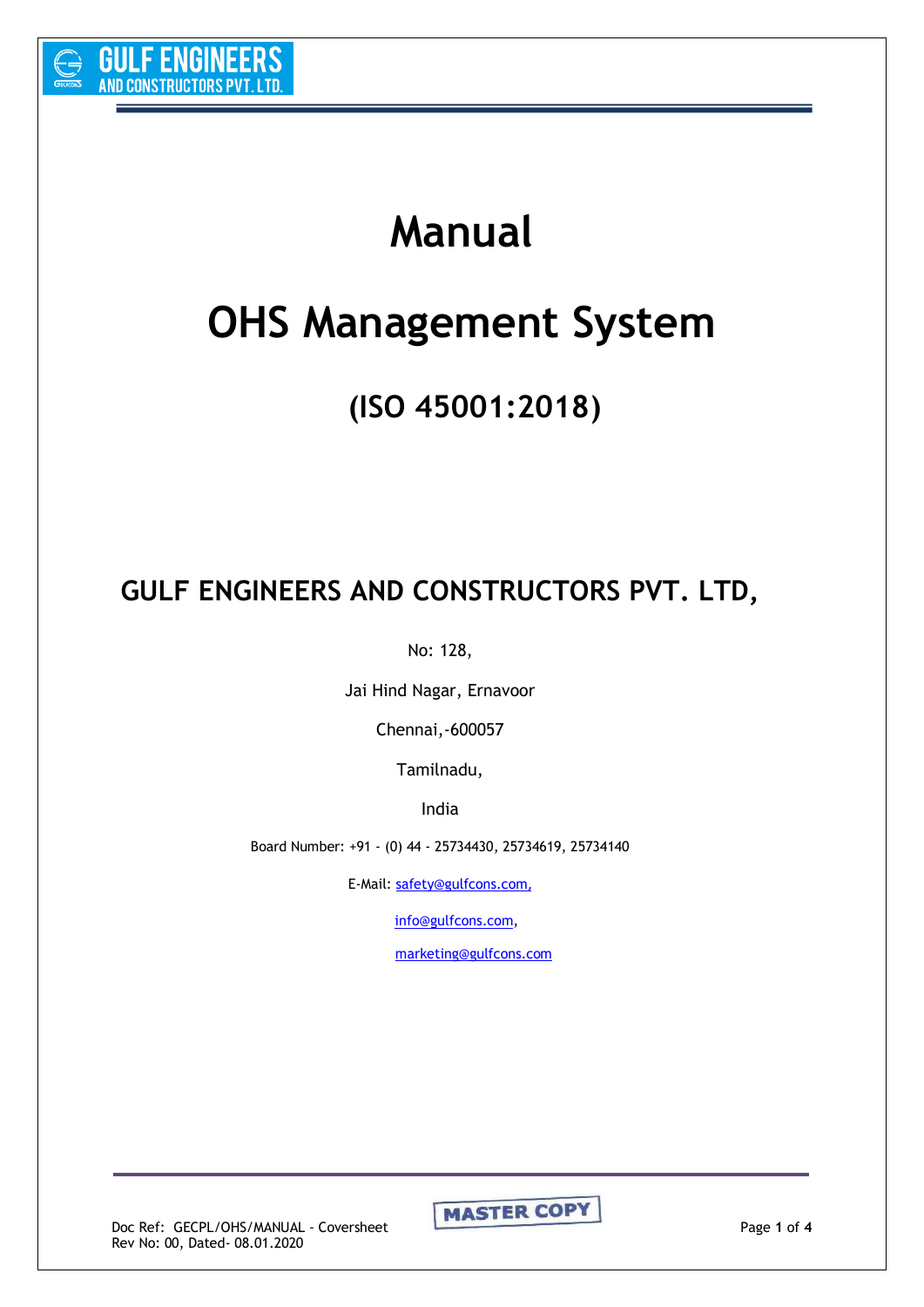

### **Document Approval**

Prepared by: Azadh Moosa

are1

Reviewed by: Sarvesh Kumar

í

1. Luchury

Approved by: R. Suresh Kumar Date Communications and Date Date

08/01/2020

Date

08/01/2020

**Date** 

08/01/2020

#### **Revision History details**

| <b>Revision</b> | <b>Effective Date</b> | <b>Revision History</b>                                              |  |
|-----------------|-----------------------|----------------------------------------------------------------------|--|
| 00              | 08/01/2020            | Released as an OHS Manual to include ISO 45001:2018<br>requirements. |  |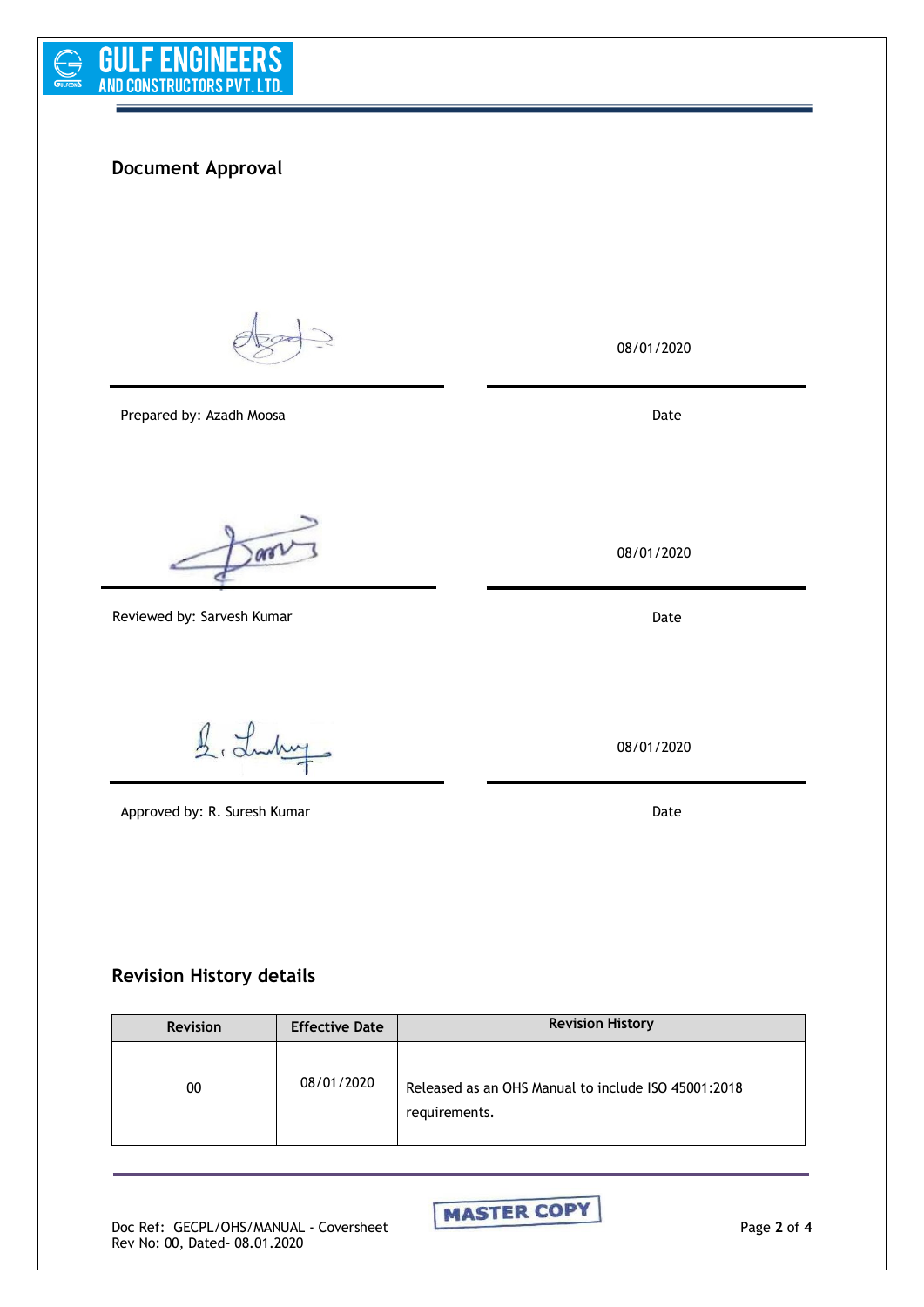#### **Manual Distribution & Control**

The Manual is prepared by the Safety officer and reviewed by Safety Head & approved by DIRECTORS

The electronic version of this Manual is retained as the MASTER COPY by the Safety Head. Readonly / PDF version of this Manual is posted in the Network for General Reference within the Organization.

The Safety Head is responsible for distributing all revisions of this Manual as changes are approved. The Manual is reviewed whenever any changes occurred and re-issued with new Issue (where necessary). Revisions are made by replacement of the appropriate section(s). Each revised section is identified by revision change no. and the date of the revision. The date column indicates the date on which the latest revision is effective. When revisions take place, the revision No gets changed to 00, 01, 02 and so on.